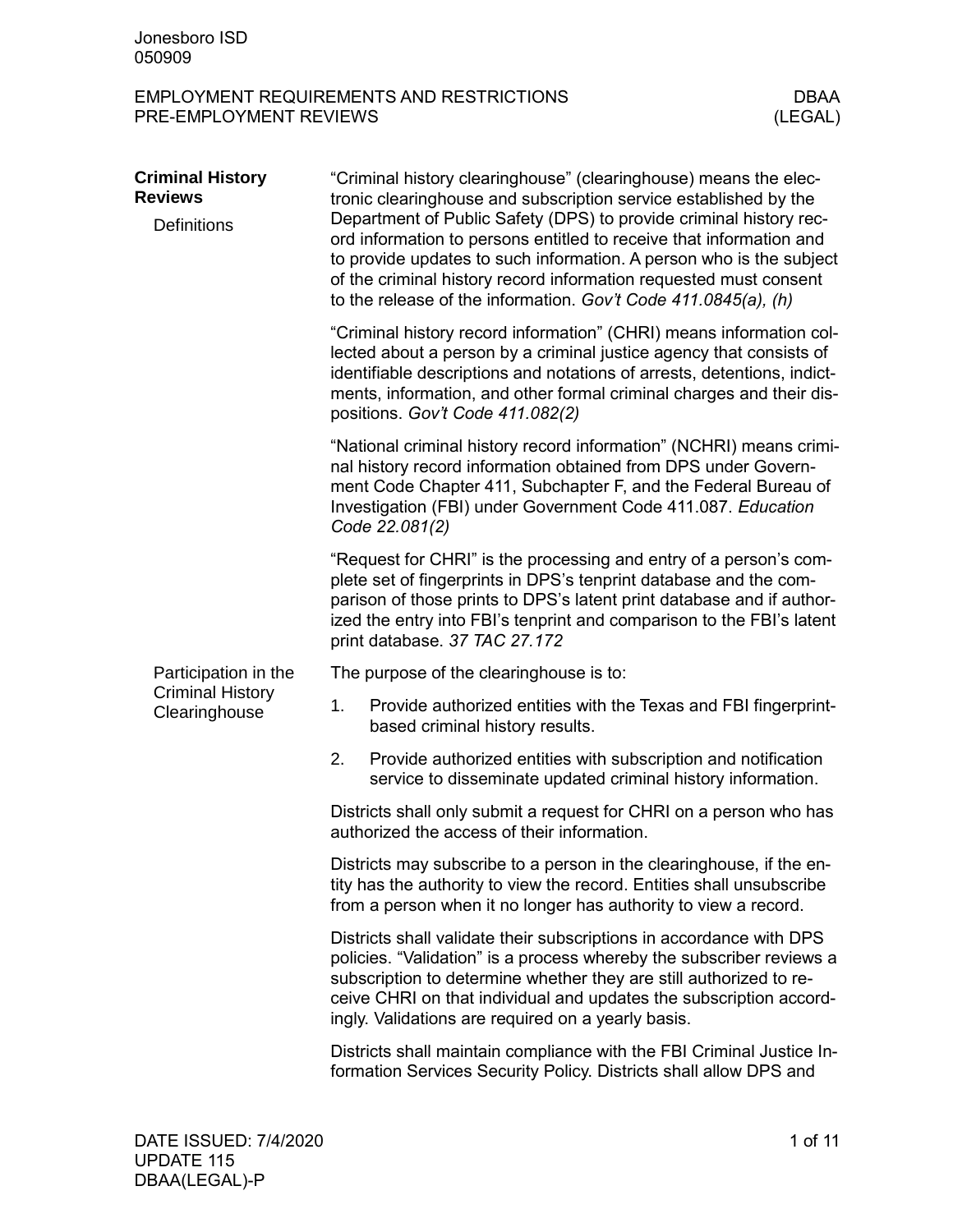|                                            | the FBI to conduct audits of their clearinghouse accounts to pre-<br>vent any unauthorized access, use, or dissemination of the infor-<br>mation.                                                                                                                                            |  |  |  |
|--------------------------------------------|----------------------------------------------------------------------------------------------------------------------------------------------------------------------------------------------------------------------------------------------------------------------------------------------|--|--|--|
|                                            | 37 TAC 27.171, .172(8), .174                                                                                                                                                                                                                                                                 |  |  |  |
| <b>Certified Persons</b>                   | The State Board for Educator Certification (SBEC) shall review the<br>NCHRI of a person who is an applicant for or holder of a certificate<br>and who is employed by or is an applicant for employment by a<br>district. Education Code 22.0831(c)                                           |  |  |  |
| Noncertified<br>Employees<br>Applicability | This section applies to a person who is not an applicant for or<br>holder of a certificate from SBEC and who, on or after January 1,<br>2008, is offered employment by:                                                                                                                      |  |  |  |
|                                            | 1.<br>A district; or                                                                                                                                                                                                                                                                         |  |  |  |
|                                            | 2.<br>A shared services arrangement, if the employee's or appli-<br>cant's duties are or will be performed on school property or at<br>another location where students are regularly present.                                                                                                |  |  |  |
|                                            | [For noncertified employees of a district or shared services ar-<br>rangement hired before January 1, 2008, see All Other Employees,<br>below.]                                                                                                                                              |  |  |  |
| Information to<br><b>DPS and TEA</b>       | Before or immediately after employing or securing the services of a<br>person subject to this section, a district shall send or ensure that<br>the person sends to DPS information that DPS requires for obtain-<br>ing NCHRI, which may include fingerprints and photographs.               |  |  |  |
|                                            | A district shall provide the Texas Education Agency (TEA) with the<br>name of a person to whom this section applies. TEA shall examine<br>the CHRI of the person and notify the district if the person may not<br>be hired or must be discharged under Education Code 22.085.                |  |  |  |
| Employment<br><b>Pending Review</b>        | After the required information is submitted, the person may begin<br>employment, but that employment is conditional upon the review of<br>that person's CHRI by TEA and must be terminated if TEA makes a<br>determination that the employee or applicant is ineligible for em-<br>ployment. |  |  |  |
| Criminal History                           | A district shall obtain all CHRI that relates to a person subject to<br>this section through the clearinghouse and shall subscribe to the<br>CHRI of that person. A district may require the person to pay any<br>fees related to obtaining the CHRI.                                        |  |  |  |
|                                            | Education Code 22.0833; 19 TAC 153.1109(d)                                                                                                                                                                                                                                                   |  |  |  |
| Districts of<br>Innovation                 | A prohibition, restriction, or requirement imposed by Education<br>Code Chapter 22, Subchapter C (Criminal History Records) on an                                                                                                                                                            |  |  |  |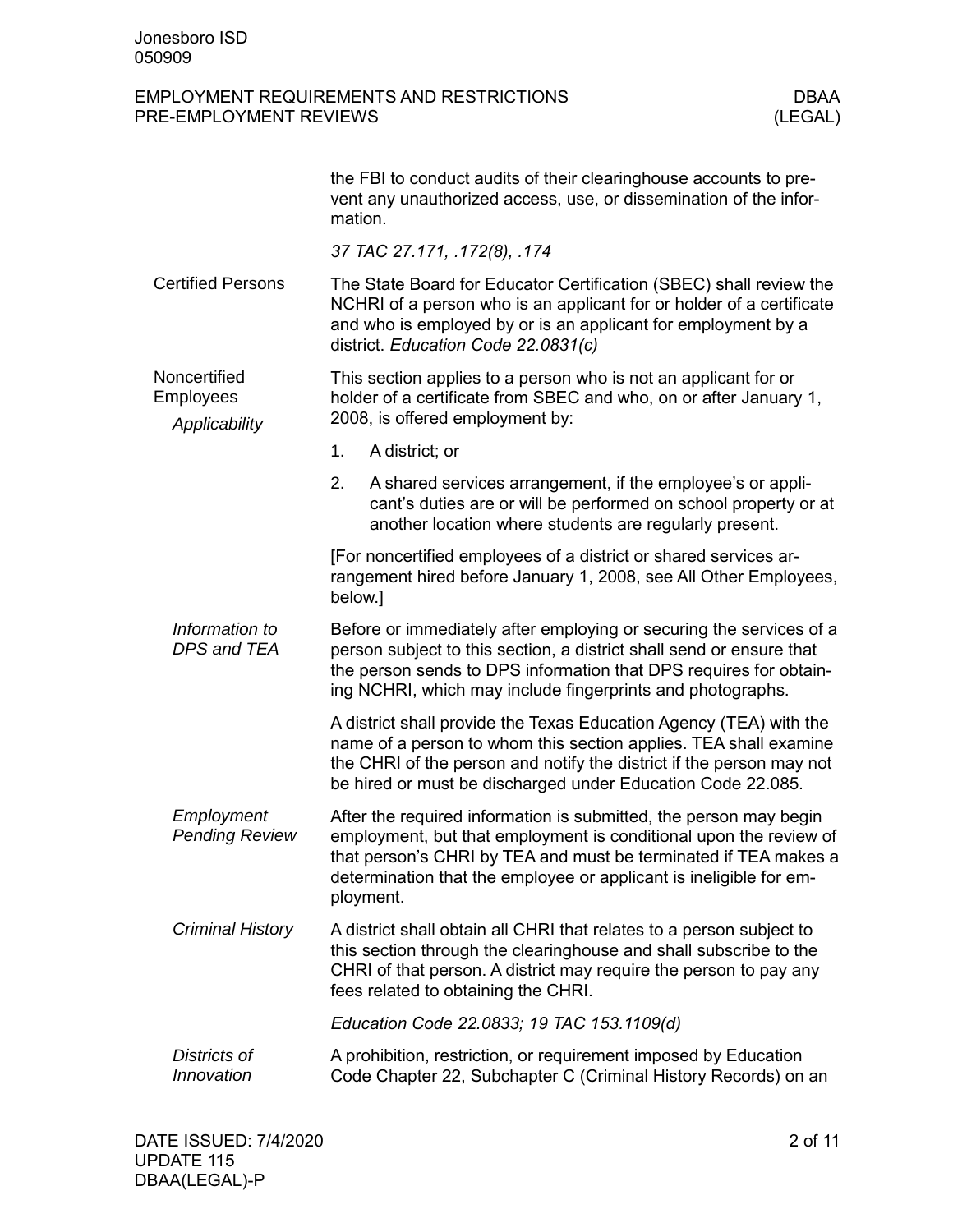|                                          | open-enrollment charter school applies to the same extent to a dis-<br>trict of innovation or other charter entity.                                                                                                                                                                          |  |  |  |  |
|------------------------------------------|----------------------------------------------------------------------------------------------------------------------------------------------------------------------------------------------------------------------------------------------------------------------------------------------|--|--|--|--|
|                                          | The failure of a district of innovation to provide information required<br>under Education Code 22.0832 may result in termination of the dis-<br>trict 's designation as a district of innovation. [See AF]                                                                                  |  |  |  |  |
|                                          | Education Code 22.0815                                                                                                                                                                                                                                                                       |  |  |  |  |
| <b>Substitute Teachers</b>               | This section applies to a person who is a substitute teacher for a<br>district or shared services arrangement.                                                                                                                                                                               |  |  |  |  |
| Applicability                            | For purposes of the CHRI review requirements, a "substitute"<br>teacher" is a teacher who is on call or on a list of approved substi-<br>tutes to replace a regular teacher and has no regular or guaran-<br>teed hours. A substitute teacher may be certified or noncertified.              |  |  |  |  |
| Information to<br><b>DPS and TEA</b>     | A district shall send or ensure that a person to whom this section<br>applies sends to DPS information required for obtaining NCHRI,<br>which may include fingerprints and photographs.                                                                                                      |  |  |  |  |
|                                          | A district shall provide TEA with the name of a person to whom this<br>section applies. TEA shall examine the CHRI and certification rec-<br>ords of the person and notify the district if the person:                                                                                       |  |  |  |  |
|                                          | May not be hired or must be discharged as provided by Edu-<br>1.<br>cation Code 22.085; or                                                                                                                                                                                                   |  |  |  |  |
|                                          | 2.<br>May not be employed as a substitute teacher because the<br>person's educator certification has been revoked or is sus-<br>pended.                                                                                                                                                      |  |  |  |  |
| Employment<br><b>Pending Review</b>      | After the required information is submitted, the person may begin<br>employment, but that employment is conditional upon the review of<br>that person's CHRI by TEA and must be terminated if TEA makes a<br>determination that the employee or applicant is ineligible for em-<br>ployment. |  |  |  |  |
| <b>Criminal History</b>                  | A district shall obtain all CHRI that relates to a person to whom this<br>section applies through the clearinghouse. A district may require<br>the person to pay any fees related to obtaining the CHRI.                                                                                     |  |  |  |  |
|                                          | Education Code 22.0836; 19 TAC 153.1101(5), .1111(d)                                                                                                                                                                                                                                         |  |  |  |  |
| <b>Student Teachers</b><br>Applicability | This section applies to a person participating in an internship con-<br>sisting of student teaching to receive a teaching certificate.                                                                                                                                                       |  |  |  |  |
| <b>Criminal History</b>                  | A student teacher may not perform any student teaching until:                                                                                                                                                                                                                                |  |  |  |  |
|                                          | 1.<br>The student teacher has provided to a district a driver's li-<br>cense or another form of identification containing the person's                                                                                                                                                       |  |  |  |  |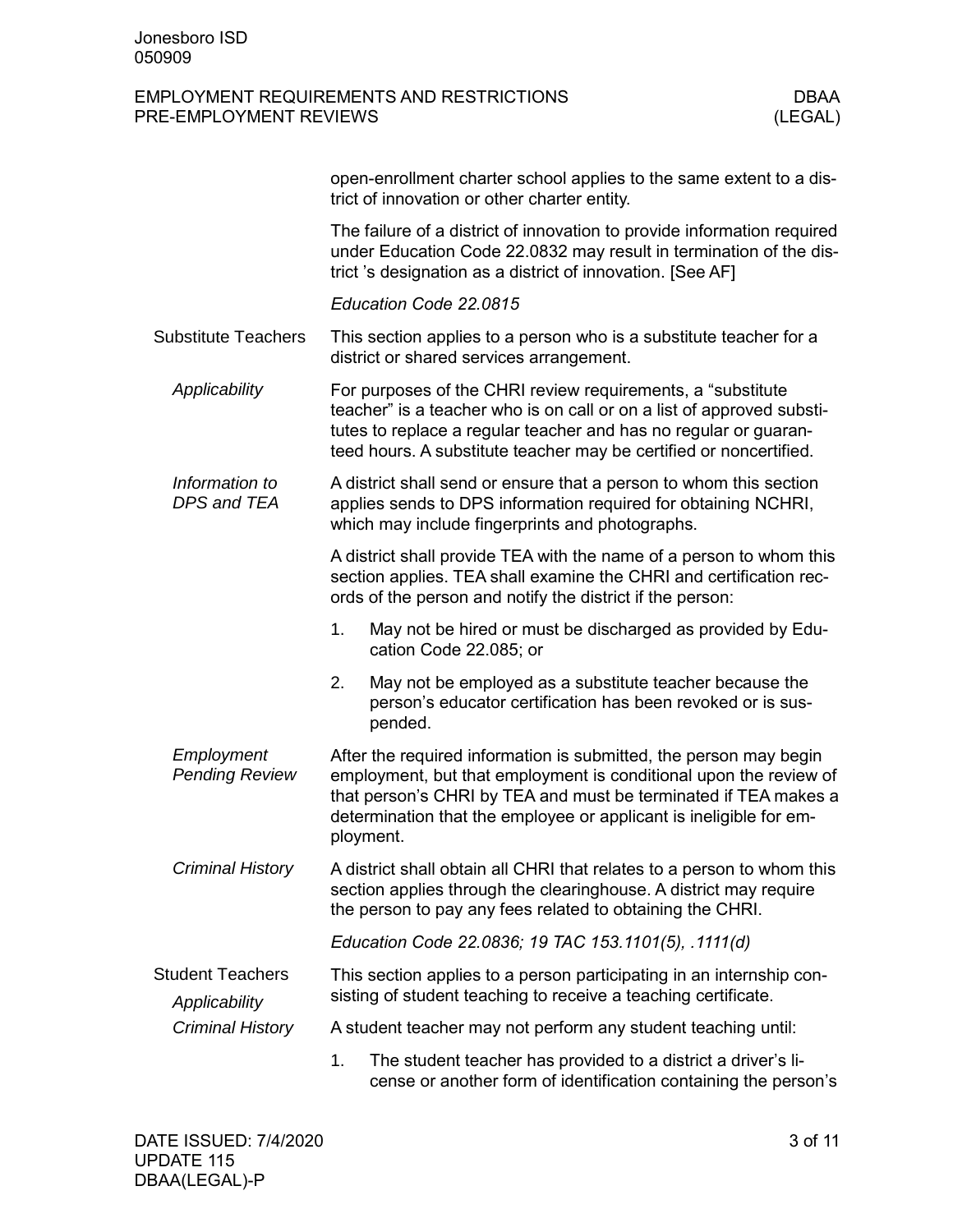|                                   | photograph issued by an entity of the United States govern-<br>ment; and                                                                                                                                                                                                                                                                                           |  |  |  |
|-----------------------------------|--------------------------------------------------------------------------------------------------------------------------------------------------------------------------------------------------------------------------------------------------------------------------------------------------------------------------------------------------------------------|--|--|--|
|                                   | 2.<br>The district has obtained from DPS all CHRI that relates to a<br>student teacher. A district may also obtain CHRI relating to a<br>student teacher from any other law enforcement agency, crim-<br>inal justice agency, or private consumer reporting agency. A<br>district may require a student teacher to pay any costs related<br>to obtaining the CHRI. |  |  |  |
|                                   | Education Code 22.0835                                                                                                                                                                                                                                                                                                                                             |  |  |  |
| Coordination of<br><b>Efforts</b> | TEA, SBEC, a district, and a shared services arrangement may co-<br>ordinate as necessary to ensure that criminal history reviews au-<br>thorized or required under Education Code Chapter 22, Subchap-<br>ter C are not unnecessarily duplicated. Education Code 22.0833(h)                                                                                       |  |  |  |
| All Other<br><b>Employees</b>     | A district shall obtain CHRI that relates to a person who is not sub-<br>ject to an NCHRI review under Education Code Chapter 21, Sub-<br>chapter C and who is an employee of:                                                                                                                                                                                     |  |  |  |
|                                   | 1.<br>The district; or                                                                                                                                                                                                                                                                                                                                             |  |  |  |
|                                   | 2.<br>A shared services arrangement, if the employee's duties are<br>performed on school property or at another location where<br>students are regularly present.                                                                                                                                                                                                  |  |  |  |
|                                   | A district may obtain the CHRI from:                                                                                                                                                                                                                                                                                                                               |  |  |  |
|                                   | DPS;<br>1.                                                                                                                                                                                                                                                                                                                                                         |  |  |  |
|                                   | 2.<br>A law enforcement or criminal justice agency; or                                                                                                                                                                                                                                                                                                             |  |  |  |
|                                   | 3.<br>A private consumer reporting agency [see Consumer Credit<br>Reports, below].                                                                                                                                                                                                                                                                                 |  |  |  |
|                                   | Education Code 22.083(a), (a-1); Gov't Code 411.097                                                                                                                                                                                                                                                                                                                |  |  |  |
|                                   | <b>Note:</b> For criminal history record provisions regarding volun-<br>teers, see GKG. For provisions on employees of entities<br>that contract with a district, see CJA.                                                                                                                                                                                         |  |  |  |
| Confidentiality of<br>Record      | CHRI that a district obtains from DPS, including any identification<br>information that could reveal the identity of a person about whom<br>CHRI is requested and information that directly or indirectly indi-<br>cates or implies involvement of a person in the criminal justice sys-<br>tem:                                                                   |  |  |  |
|                                   | Is for the exclusive use of the district; and<br>1.                                                                                                                                                                                                                                                                                                                |  |  |  |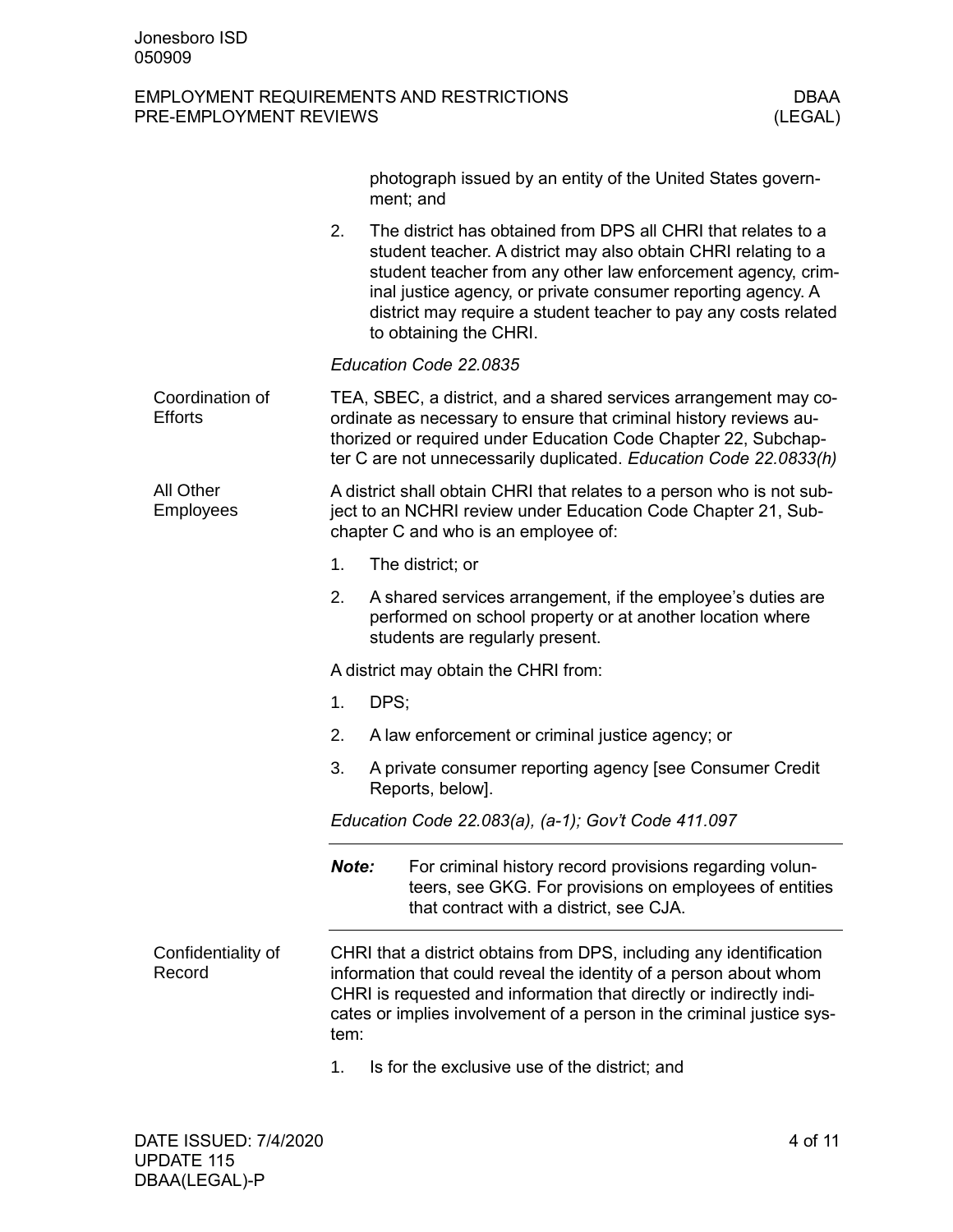|                                                                                | 2.                                                                                                                                                                                                                                                                                                                      | May be disclosed or used by the district only if, and only to<br>the extent, disclosure is authorized or directed by a statute,<br>rule, or order of a court of competent jurisdiction. |  |  |  |  |
|--------------------------------------------------------------------------------|-------------------------------------------------------------------------------------------------------------------------------------------------------------------------------------------------------------------------------------------------------------------------------------------------------------------------|-----------------------------------------------------------------------------------------------------------------------------------------------------------------------------------------|--|--|--|--|
|                                                                                | For purposes of these confidentiality provisions, "criminal history<br>record" information does not refer to any specific document pro-<br>vided by DPS, but to the information contained, wholly or partly, in<br>a document's original form or any subsequent form or use.                                            |                                                                                                                                                                                         |  |  |  |  |
|                                                                                | A district or an individual may not confirm the existence or nonex-<br>istence of CHRI to any person who is not eligible to receive the in-<br>formation.                                                                                                                                                               |                                                                                                                                                                                         |  |  |  |  |
|                                                                                | Gov't Code 411.084                                                                                                                                                                                                                                                                                                      |                                                                                                                                                                                         |  |  |  |  |
|                                                                                | CHRI obtained by a district, in the original form or any subsequent<br>form, may not be released to any person except the individual who<br>is the subject of the information, TEA, or SBEC, or by court order.<br>The CHRI is not subject to disclosure under Government Code<br>Chapter 552 (Public Information Act). |                                                                                                                                                                                         |  |  |  |  |
|                                                                                | An employee of a district may request from the district a copy of<br>any CHRI related to that employee that the district has obtained<br>from DPS. The district may charge a fee to provide the information,<br>not to exceed the actual cost of copying the CHRI.                                                      |                                                                                                                                                                                         |  |  |  |  |
|                                                                                |                                                                                                                                                                                                                                                                                                                         | Gov't Code 411.097(d), (f)                                                                                                                                                              |  |  |  |  |
| <b>Destruction of CHRI</b>                                                     | A district shall destroy CHRI obtained from DPS on the earlier of:                                                                                                                                                                                                                                                      |                                                                                                                                                                                         |  |  |  |  |
|                                                                                | 1.                                                                                                                                                                                                                                                                                                                      | The date the information is used for the authorized purpose;<br>or                                                                                                                      |  |  |  |  |
|                                                                                | 2.                                                                                                                                                                                                                                                                                                                      | The first anniversary of the date the information was originally<br>obtained.                                                                                                           |  |  |  |  |
|                                                                                |                                                                                                                                                                                                                                                                                                                         | Gov't Code 411.097(d)(3)                                                                                                                                                                |  |  |  |  |
| Confidentiality of<br>Information<br>Obtained from<br>Applicant or<br>Employee | A district may not release information collected about a person in<br>order to obtain CHRI, including the person's name, address, phone<br>number, social security number, driver's license number, other<br>identification number, and fingerprint records, except:                                                    |                                                                                                                                                                                         |  |  |  |  |
|                                                                                | 1.                                                                                                                                                                                                                                                                                                                      | To comply with Government Code Chapter 22, Subchapter C<br>(criminal records);                                                                                                          |  |  |  |  |
|                                                                                | 2.                                                                                                                                                                                                                                                                                                                      | By court order; or                                                                                                                                                                      |  |  |  |  |
|                                                                                | 3.                                                                                                                                                                                                                                                                                                                      | With the consent of the person who is the subject of the infor-<br>mation.                                                                                                              |  |  |  |  |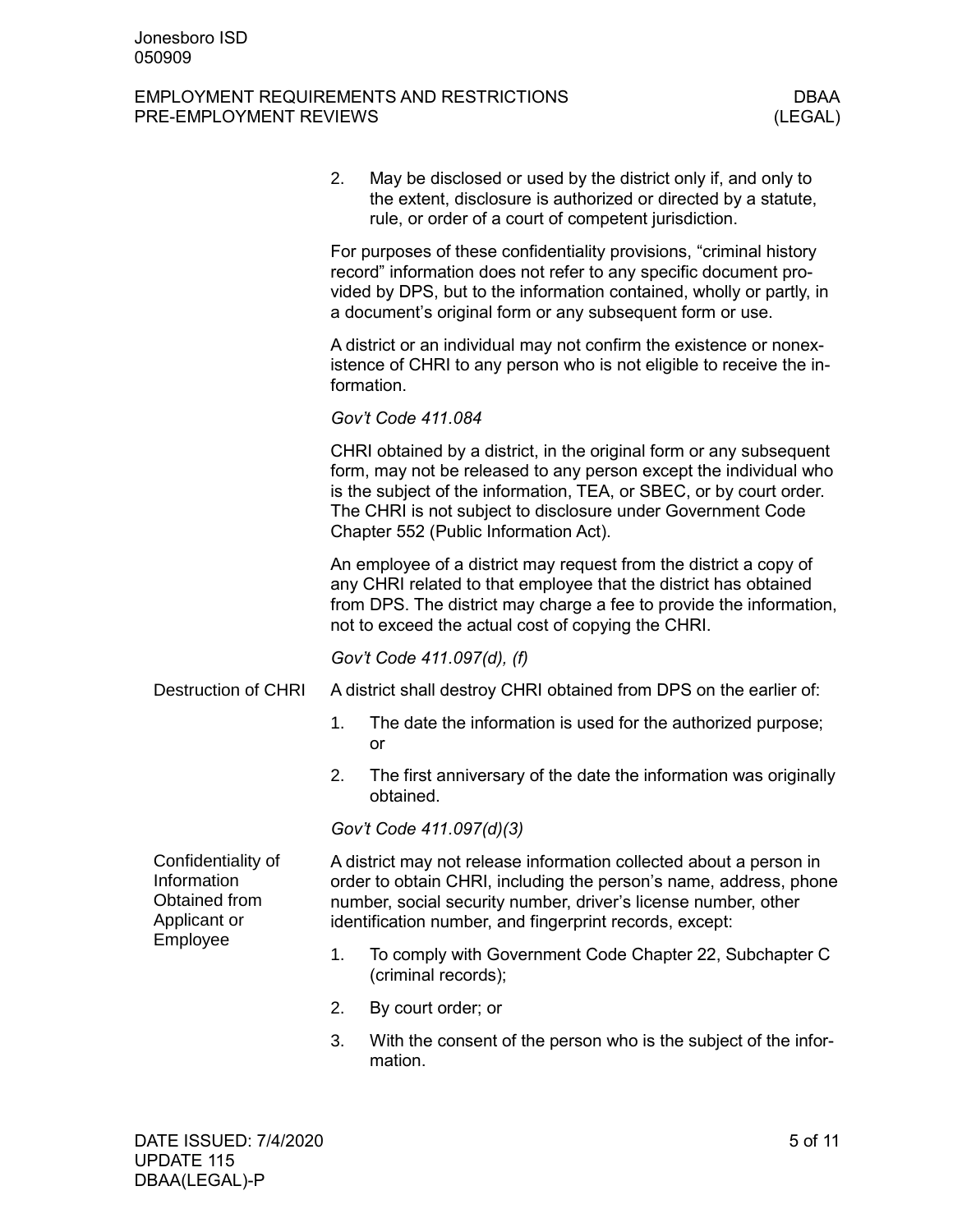|                                                   |                                                                                                                                                                                               |    | In addition, the information is not subject to disclosure under Gov-<br>ernment Code Chapter 522 (Public Information Act).                                                              |  |
|---------------------------------------------------|-----------------------------------------------------------------------------------------------------------------------------------------------------------------------------------------------|----|-----------------------------------------------------------------------------------------------------------------------------------------------------------------------------------------|--|
|                                                   | The district shall destroy the information not later than the first an-<br>niversary of the date the information is received.                                                                 |    |                                                                                                                                                                                         |  |
|                                                   |                                                                                                                                                                                               |    | Education Code 22.08391                                                                                                                                                                 |  |
| Unauthorized<br>Disclosure of CHRI                | A person commits a Class B misdemeanor if the person knowingly<br>or intentionally:                                                                                                           |    |                                                                                                                                                                                         |  |
|                                                   | 1.                                                                                                                                                                                            |    | Obtains CHRI in an unauthorized manner, uses the infor-<br>mation for an unauthorized purpose, or discloses the infor-<br>mation to a person who is not entitled to the information; or |  |
|                                                   | 2.                                                                                                                                                                                            |    | Violates a DPS rule adopted under Government Code Chap-<br>ter 411, Subchapter F.                                                                                                       |  |
|                                                   |                                                                                                                                                                                               |    | A person commits a second degree felony if the person:                                                                                                                                  |  |
|                                                   | 1.                                                                                                                                                                                            |    | Obtains, uses, or discloses CHRI for remuneration or for the<br>promise of remuneration; or                                                                                             |  |
|                                                   | 2.                                                                                                                                                                                            |    | Employs another person to obtain, use, or disclose CHRI for<br>remuneration or for the promise of remuneration.                                                                         |  |
|                                                   |                                                                                                                                                                                               |    | Gov't Code 411.085                                                                                                                                                                      |  |
| <b>Refusal to Hire</b><br>Convicted<br>Applicants | A district shall discharge or refuse to hire an employee or applicant<br>for employment if the district obtains information through a CHRI<br>review that the employee or applicant has been: |    |                                                                                                                                                                                         |  |
|                                                   | 1.                                                                                                                                                                                            |    | Convicted of or placed on deferred adjudication community<br>supervision for an offense requiring registration as a sex of-<br>fender under Code of Criminal Procedure Chapter 62; or   |  |
|                                                   | 2.                                                                                                                                                                                            |    | Convicted of:                                                                                                                                                                           |  |
|                                                   |                                                                                                                                                                                               | a. | A felony under Title 5, Penal Code, if the victim of the of-<br>fense was under 18 years of age at the time the offense<br>was committed; or                                            |  |
|                                                   |                                                                                                                                                                                               | b. | An offense under the laws of another state or federal law<br>that is equivalent to an offense under item 1 or 2a,<br>above.                                                             |  |
| Exception                                         | However, a district is not required to refuse to hire an applicant if<br>the person committed an offense under Title 5, Penal Code and:                                                       |    |                                                                                                                                                                                         |  |
|                                                   | 1.                                                                                                                                                                                            |    | The date of the offense is more than 30 years before the date<br>the person's employment will begin; and                                                                                |  |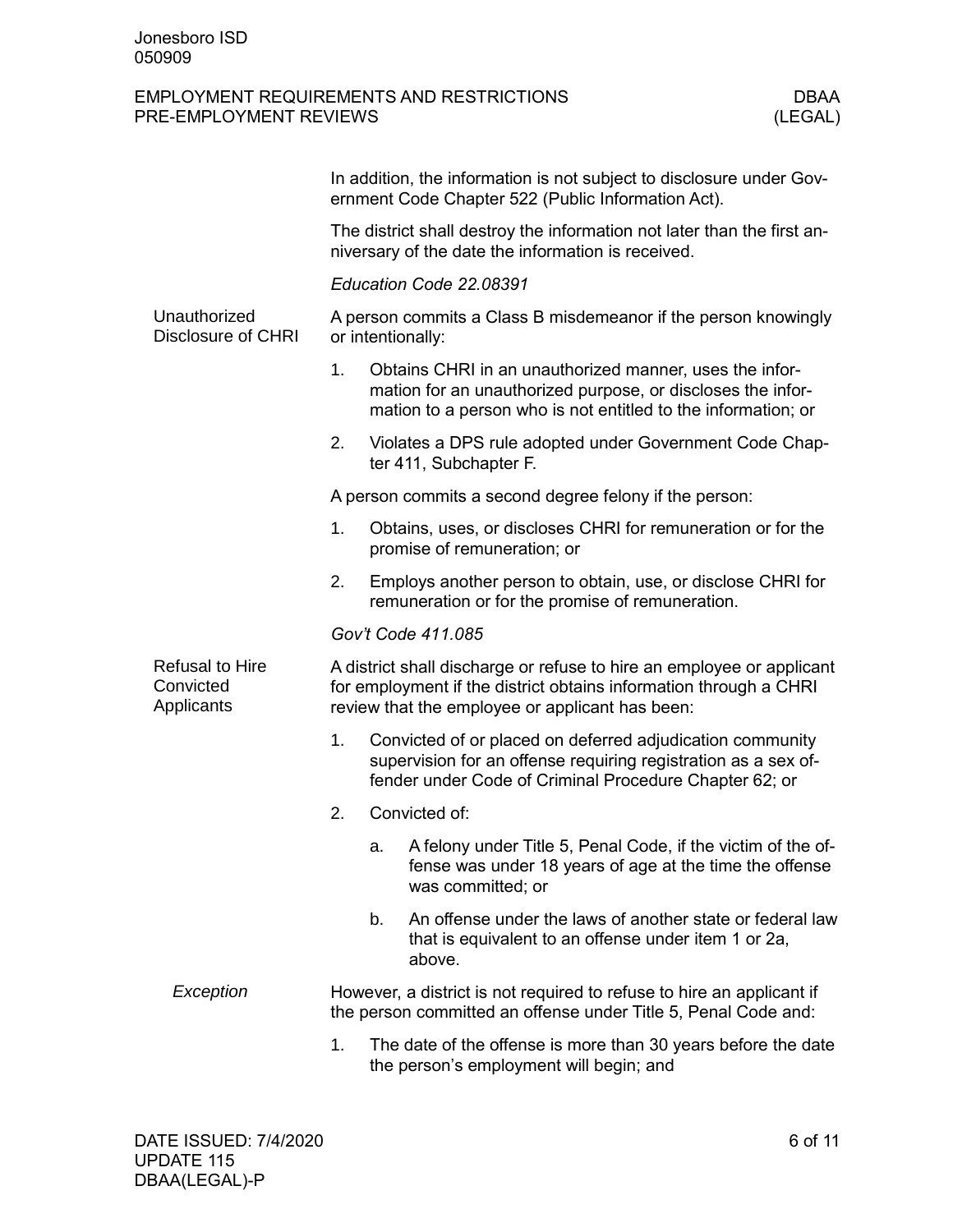|                                                      | The applicant for employment satisfied all terms of the court<br>2.<br>order entered on conviction.                                                                                                                                                                                                                                                                                                                                                                                               |
|------------------------------------------------------|---------------------------------------------------------------------------------------------------------------------------------------------------------------------------------------------------------------------------------------------------------------------------------------------------------------------------------------------------------------------------------------------------------------------------------------------------------------------------------------------------|
| Certification to<br>Commissioner                     | Each school year, the superintendent shall certify to the commis-<br>sioner that the district has complied with the above provisions.                                                                                                                                                                                                                                                                                                                                                             |
| Sanctions                                            | SBEC may impose a sanction on an educator who does not refuse<br>to hire an applicant for employment if the educator knew that the<br>applicant had been adjudicated for or convicted of having an inap-<br>propriate relationship with a minor in accordance with Education<br>Code 21.009(e), or knew or should have known, through a CHRI<br>review, that the applicant has been convicted of or placed on de-<br>ferred adjudication community supervision for an offense described<br>above. |
|                                                      | SBEC may impose a sanction on a superintendent who falsely or<br>inaccurately certified to the commissioner that the district had com-<br>plied with Education Code 22.085. [See Certification to Commis-<br>sioner, above]                                                                                                                                                                                                                                                                       |
| <b>Termination for</b><br><b>Failure to Disclose</b> | A district may discharge an employee if the district obtains infor-<br>mation of the employee's conviction of a felony or misdemeanor in-<br>volving moral turpitude that the employee did not disclose to SBEC<br>or to the district. An employee so discharged is considered to have<br>been discharged for misconduct for the purposes of Labor Code<br>207.044 (unemployment compensation).                                                                                                   |
|                                                      | Education Code 22.085; 19 TAC 249.15(b)(12), (14) [See DF]                                                                                                                                                                                                                                                                                                                                                                                                                                        |
| Pre-employment<br><b>Affidavit</b>                   | An applicant for a certified or licensed position [see Professional<br>Personnel at DBA(LEGAL)] with a school district, including a dis-<br>trict of innovation, must submit, using a form adopted by TEA, a<br>pre-employment affidavit disclosing whether the applicant has ever<br>been charged with, adjudicated for, or convicted of having an inap-<br>propriate relationship with a minor.                                                                                                 |
|                                                      | An applicant who answers affirmatively concerning an inappropri-<br>ate relationship with a minor must disclose in the affidavit all rele-<br>vant facts pertaining to the charge, adjudication, or conviction, in-<br>cluding, for a charge, whether the charge was determined to be<br>true or false.                                                                                                                                                                                           |
|                                                      | An applicant is not precluded from being employed based on a dis-<br>closed charge if the district determines based on the information<br>disclosed in the affidavit that the charge was false.                                                                                                                                                                                                                                                                                                   |
|                                                      | A determination that an employee failed to disclose required infor-<br>mation is grounds for termination of employment.                                                                                                                                                                                                                                                                                                                                                                           |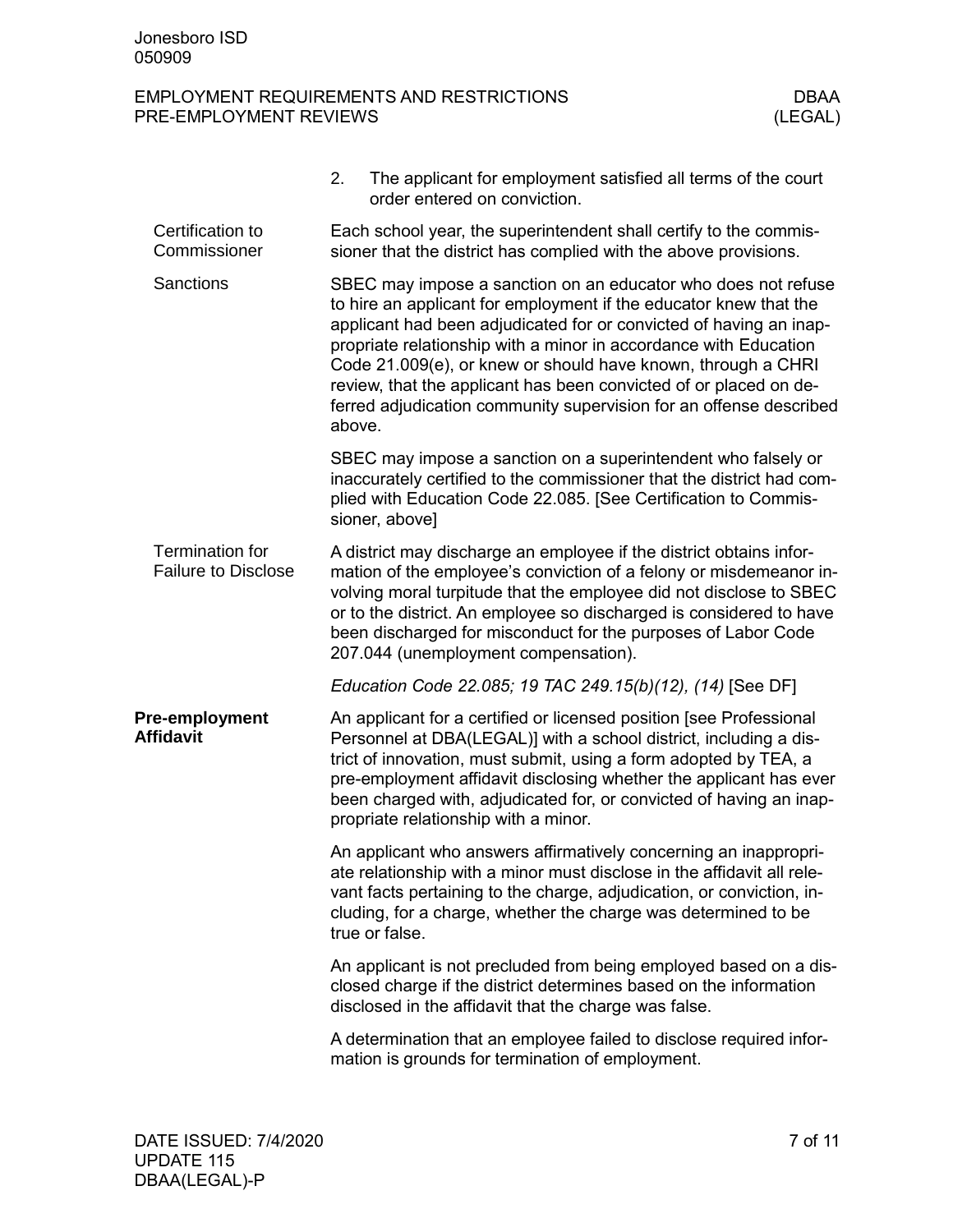|                      |                                                                                                                                                                                                                                         | SBEC may revoke the certificate of an administrator if the board<br>determines it is reasonable to believe that the administrator em-<br>ployed an applicant for a position described by Education Code<br>21.003(a) or (b) despite being aware that the applicant had been<br>adjudicated for or convicted of having an inappropriate relationship<br>with a minor. |  |  |
|----------------------|-----------------------------------------------------------------------------------------------------------------------------------------------------------------------------------------------------------------------------------------|----------------------------------------------------------------------------------------------------------------------------------------------------------------------------------------------------------------------------------------------------------------------------------------------------------------------------------------------------------------------|--|--|
|                      |                                                                                                                                                                                                                                         | Education Code 21.009                                                                                                                                                                                                                                                                                                                                                |  |  |
| Do Not Hire Registry | TEA shall develop and maintain an internet portal through which<br>required reports may be confidentially and securely filed and TEA<br>makes available:                                                                                |                                                                                                                                                                                                                                                                                                                                                                      |  |  |
|                      | 1.                                                                                                                                                                                                                                      | The registry of persons who are not eligible to be employed in<br>public schools; and                                                                                                                                                                                                                                                                                |  |  |
|                      | 2.                                                                                                                                                                                                                                      | Information indicating that a person is under investigation.                                                                                                                                                                                                                                                                                                         |  |  |
|                      |                                                                                                                                                                                                                                         | Education Code 22.095                                                                                                                                                                                                                                                                                                                                                |  |  |
|                      |                                                                                                                                                                                                                                         | TEA shall maintain and make available through its internet portal a<br>registry of persons who are not eligible to be employed by a dis-<br>trict, district of innovation, open-enrollment charter school, other<br>charter entity, regional education service center, or shared services<br>arrangement.                                                            |  |  |
|                      | A district, district of innovation, open-enrollment charter school,<br>other charter entity, regional education service center, or shared<br>services arrangement shall discharge or refuse to hire a person<br>listed on the registry. |                                                                                                                                                                                                                                                                                                                                                                      |  |  |
|                      | The registry must list:                                                                                                                                                                                                                 |                                                                                                                                                                                                                                                                                                                                                                      |  |  |
|                      | 1.                                                                                                                                                                                                                                      | An employee of an open enrollment charter school deter-<br>mined by TEA under Education Code 22.0832 as a person<br>who would not be eligible for educator certification based on<br>their NCHRI;                                                                                                                                                                    |  |  |
|                      | 2.                                                                                                                                                                                                                                      | A noncertified person determined by TEA to be not eligible for<br>employment based on the person's CHRI, as provided by Ed-<br>ucation Code 22.0833 [see DBAA];                                                                                                                                                                                                      |  |  |
|                      | 3.                                                                                                                                                                                                                                      | A person who is not eligible for employment based on CHRI<br>received by TEA under Education Code 21.058(b) indicating<br>that a certified employee is required to register as a sex of-<br>fender;                                                                                                                                                                  |  |  |
|                      | 4.                                                                                                                                                                                                                                      | A person whose certification or permit is revoked by SBEC on<br>a finding that the person engaged in misconduct described by<br>Education Code 21.006(b)(2)(A) or (A-1) [see DHB]; and                                                                                                                                                                               |  |  |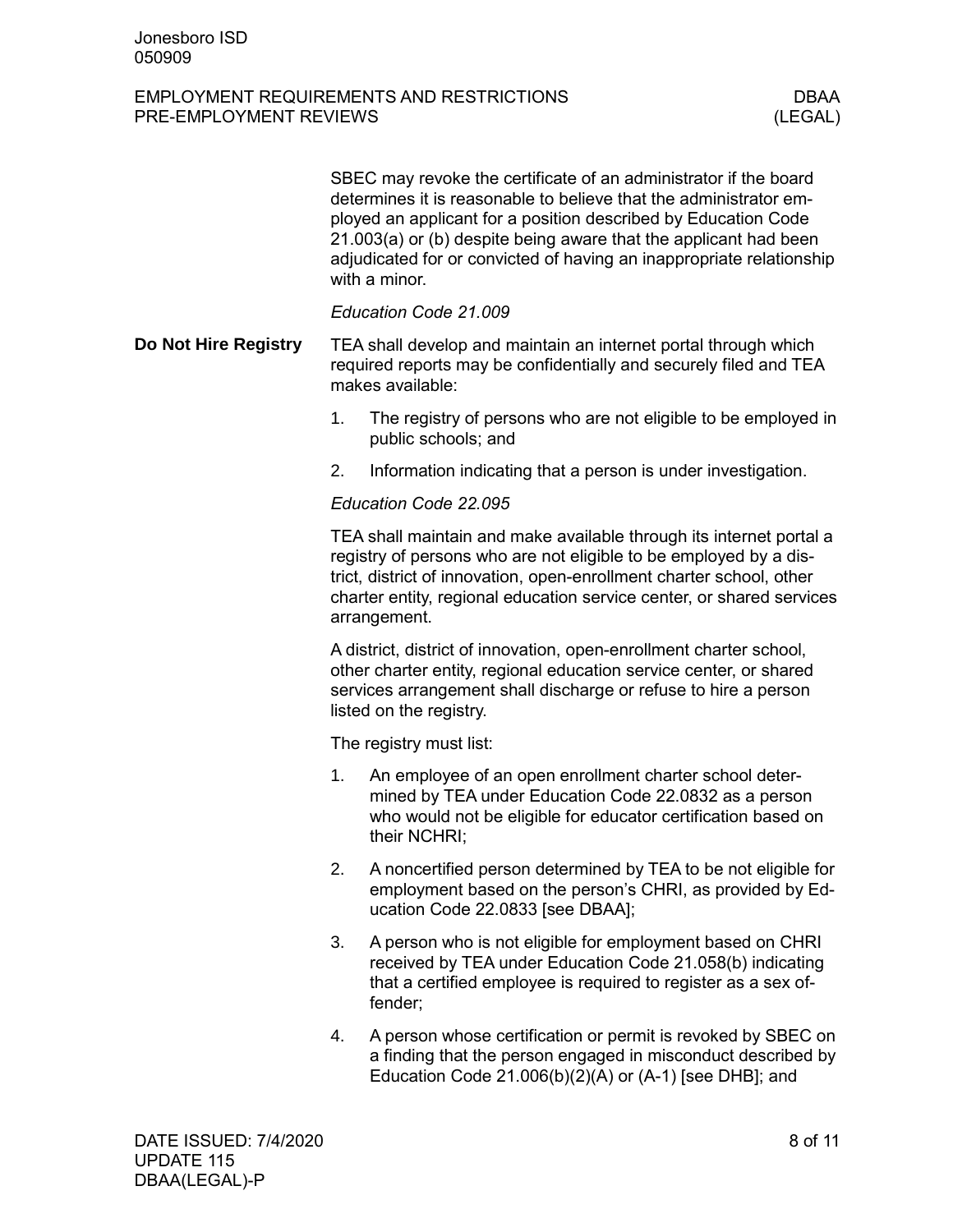|                                                                                               | 5.       | A noncertified person who is determined by the commissioner<br>under Education Code 22.094 to have engaged in misconduct<br>described by Education Code 22.093(c)(1)(A) or (B) [see<br>DHC <sub>I</sub> .                                                                                                                                                                                                                                                                                                                                                                                         |  |  |  |  |  |
|-----------------------------------------------------------------------------------------------|----------|---------------------------------------------------------------------------------------------------------------------------------------------------------------------------------------------------------------------------------------------------------------------------------------------------------------------------------------------------------------------------------------------------------------------------------------------------------------------------------------------------------------------------------------------------------------------------------------------------|--|--|--|--|--|
|                                                                                               |          | Education Code 22.092                                                                                                                                                                                                                                                                                                                                                                                                                                                                                                                                                                             |  |  |  |  |  |
| <b>Commercial Driver</b><br><b>License Drug and</b><br><b>Alcohol</b><br><b>Clearinghouse</b> |          | The U.S. Department of Transportation (DOT) operates and main-<br>tains a national clearinghouse for records relating to alcohol and<br>controlled substances testing of commercial motor vehicle opera-<br>tors in order to improve compliance with DOT's alcohol and con-<br>trolled substances testing program applicable to commercial motor<br>vehicle operators [see DHE] and to enhance the safety of road-<br>ways by reducing accidents and injuries involving the misuse of al-<br>cohol or use of controlled substances by operators of commercial<br>motor vehicles, 49 U.S.C. 31306a |  |  |  |  |  |
| Pre-employment<br><b>Query Required</b>                                                       |          | A district must not employ a driver subject to controlled substances<br>and alcohol testing under 49 C.F.R. Part 382 to perform a safety-<br>sensitive function without first conducting a pre-employment query<br>of the federal Drug and Alcohol Clearinghouse to obtain infor-<br>mation about the driver's previous test results.                                                                                                                                                                                                                                                             |  |  |  |  |  |
| <b>Annual Query</b><br>Required                                                               |          | A district must conduct a query of the federal Drug and Alcohol<br>Clearinghouse at least once per year for information for all employ-<br>ees subject to controlled substance and alcohol testing under 49<br>C.F.R. Part 382 to determine whether information exists about<br>those employees.                                                                                                                                                                                                                                                                                                  |  |  |  |  |  |
| Prohibition                                                                                   |          | A district may not allow a driver to perform any safety-sensitive<br>function if the results of a Clearinghouse query demonstrate that<br>the driver has a prohibited test result.                                                                                                                                                                                                                                                                                                                                                                                                                |  |  |  |  |  |
| Recordkeeping<br>Required                                                                     | section. | A district must retain for three years a record of each query and all<br>information received in response to each query made under this                                                                                                                                                                                                                                                                                                                                                                                                                                                           |  |  |  |  |  |
|                                                                                               |          | 49 C.F.R. 382.701                                                                                                                                                                                                                                                                                                                                                                                                                                                                                                                                                                                 |  |  |  |  |  |
| <b>Consumer Credit</b><br><b>Reports</b><br><b>Definitions</b>                                |          | "Adverse action" includes a denial of employment or any other de-<br>cision for employment purposes that adversely affects any current<br>or prospective employee.                                                                                                                                                                                                                                                                                                                                                                                                                                |  |  |  |  |  |
|                                                                                               |          | "Consumer report" includes any information from a consumer re-<br>porting agency that is used or expected to be used as a factor in<br>establishing the person's eligibility for employment.                                                                                                                                                                                                                                                                                                                                                                                                      |  |  |  |  |  |
|                                                                                               |          | "Consumer reporting agency" is an agency that, for monetary fees,<br>dues, or on a cooperative nonprofit basis, regularly assembles or                                                                                                                                                                                                                                                                                                                                                                                                                                                            |  |  |  |  |  |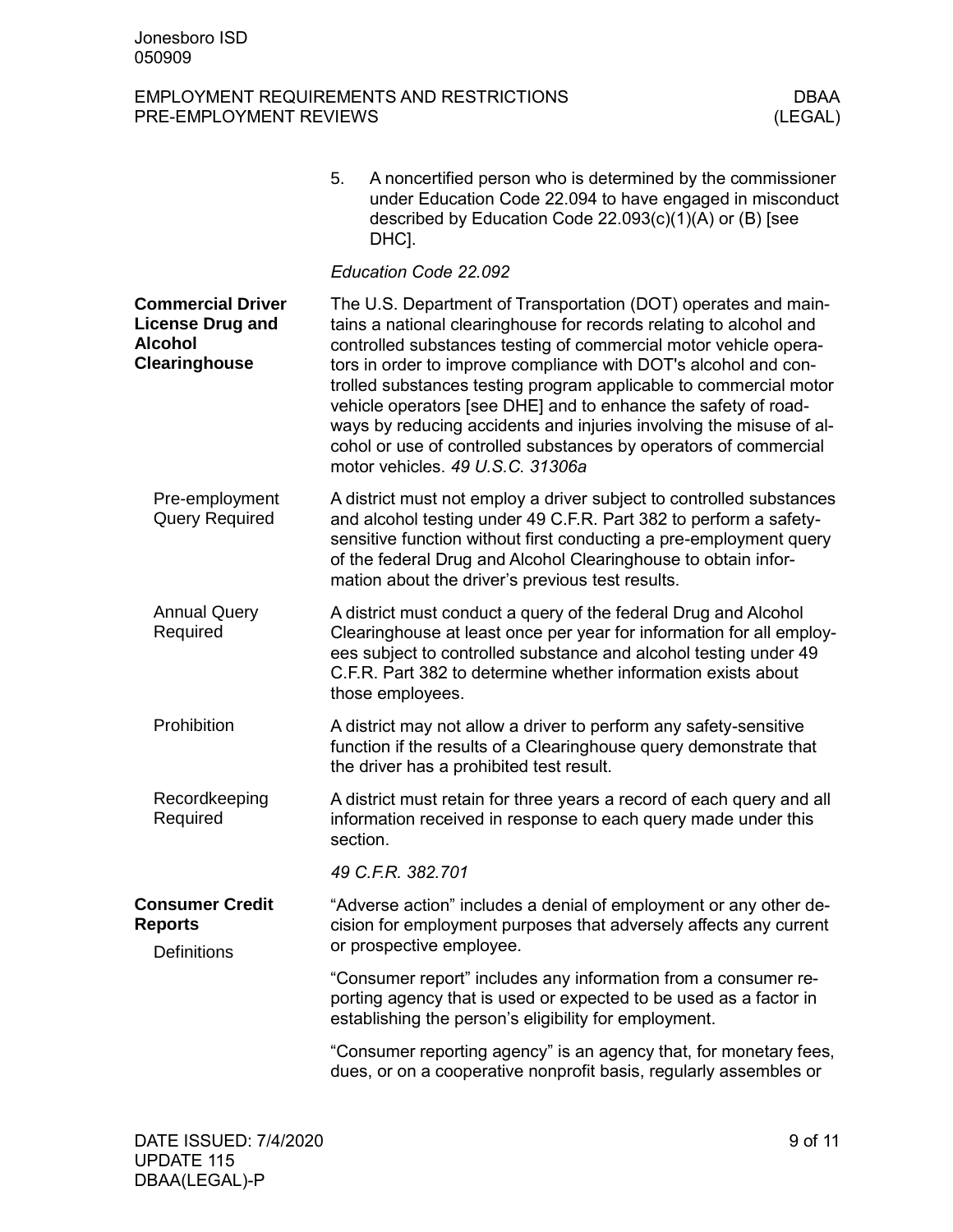|                                 | evaluates consumer credit information or other information on con-<br>sumers for the purpose of furnishing consumer reports to third par-<br>ties.                                                                                                                                                                                                                                                                          |
|---------------------------------|-----------------------------------------------------------------------------------------------------------------------------------------------------------------------------------------------------------------------------------------------------------------------------------------------------------------------------------------------------------------------------------------------------------------------------|
|                                 | "Employment purposes" when used in connection with a consumer<br>report means a report used for the purpose of evaluating a person<br>for employment, promotion, reassignment, or retention as an em-<br>ployee.                                                                                                                                                                                                            |
|                                 | 15 U.S.C. 1681a                                                                                                                                                                                                                                                                                                                                                                                                             |
| <b>Obtaining Reports</b>        | A district may not procure a consumer report for employment pur-<br>poses unless:                                                                                                                                                                                                                                                                                                                                           |
|                                 | The district has provided the applicant or employee a written<br>1.<br>disclosure that a consumer report may be obtained for em-<br>ployment purposes; and                                                                                                                                                                                                                                                                  |
|                                 | 2.<br>The applicant or employee has authorized in writing the pro-<br>curement of the consumer report.                                                                                                                                                                                                                                                                                                                      |
| <b>Adverse Action</b>           | Before taking any adverse action based on the consumer report, a<br>district shall provide the applicant or employee a copy of the con-<br>sumer report and a written description of the person's rights under<br>the Fair Credit Reporting Act, as prescribed by the Federal Trade<br>Commission.                                                                                                                          |
|                                 | 15 U.S.C. 1681b(b)(2)                                                                                                                                                                                                                                                                                                                                                                                                       |
| Address<br><b>Discrepancies</b> | "Notice of address discrepancy" means a notice sent to a user by a<br>consumer reporting agency that informs the user of a substantial<br>difference between the address for the consumer that the user pro-<br>vided to request the consumer report and the address(es) in the<br>agency's file for the consumer.                                                                                                          |
|                                 | A district must develop and implement reasonable policies and pro-<br>cedures designed to enable the district, when it receives a notice of<br>address discrepancy, to form a reasonable belief that a consumer<br>report relates to the consumer about whom it has requested the re-<br>port.                                                                                                                              |
|                                 | If a district regularly and in the ordinary course of business fur-<br>nishes information to the consumer reporting agency from which it<br>received the notice of address discrepancy, the district must also<br>develop and implement reasonable policies and procedures for fur-<br>nishing an address for the consumer, which the district has reason-<br>ably confirmed is accurate, to the consumer reporting agency. |

*16 C.F.R. 641.1*